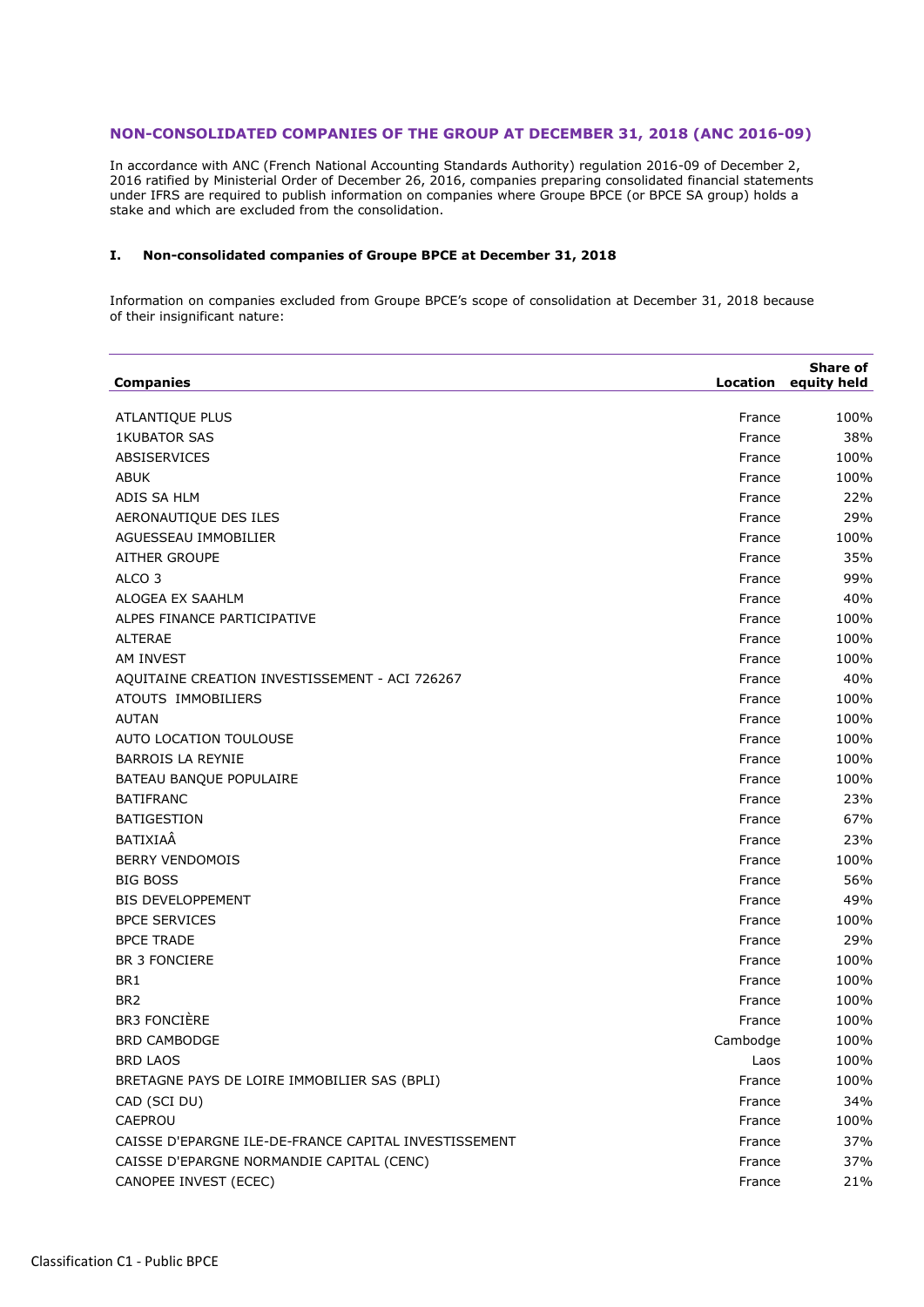|                                                                        |                    | Share of           |
|------------------------------------------------------------------------|--------------------|--------------------|
| <b>Companies</b><br>CARRE MOLIERE SCCV                                 | Location<br>France | equity held<br>30% |
| CAZ FONCIERE 2                                                         | France             | 100%               |
| CAZ PARTICIPATIONS ET INVESTISSEMENTS                                  | France             | 100%               |
| CDC CERA LES TOURNESOLS                                                | France             | 50%                |
| CEA CAPITAL DEVELOPPEMENT                                              | France             | 37%                |
| <b>CEBFC INVEST</b>                                                    | France             | 100%               |
| <b>CEBFC LT</b>                                                        |                    | 100%               |
|                                                                        | France<br>France   | 37%                |
| CEHDF CAPITAL (EX PICARDIE CAPITAL)                                    |                    | 100%               |
| <b>CELR PARTICIPATIONS</b><br><b>CEN INNOVATION</b>                    | France<br>France   | 100%               |
| <b>CEN PROMOTION 1</b>                                                 |                    |                    |
| <b>CENF INVEST</b>                                                     | France<br>France   | 100%<br>42%        |
| CENTRE EUROPÉEN CINÉMATOGRAPHIQUE RHÔNE ALPES                          |                    | 33%                |
| <b>CEPAC IMMOBILIER</b>                                                | France<br>France   | 100%               |
| <b>CEPAC PARTICIPATIONS</b>                                            | France             | 100%               |
|                                                                        |                    |                    |
| <b>CEPAC PROMOTION</b><br>CEPRAL PARTICIPATIONS                        | France             | 100%<br>100%       |
| <b>CEVENNES ECUREUIL</b>                                               | France             |                    |
|                                                                        | France             | 100%<br>100%       |
| <b>CFD</b>                                                             | France             |                    |
| <b>CHACUN CHEZ SOI</b><br>CIE FONCIÈRE DE CONSTRUCTION                 | France             | 48%                |
| <b>CLESUD TERMINAL</b>                                                 | France             | 100%               |
|                                                                        | France             | 41%                |
| COFIBRED 6                                                             | Suisse             | 100%               |
| <b>COFILOR SARL</b>                                                    | France             | 100%               |
| COFINANCE                                                              | France             | 27%                |
| <b>COGESCUM</b>                                                        | France             | 49%                |
| <b>COLOMIERS HABITAT</b><br><b>COMDEV</b>                              | France<br>France   | 31%<br>21%         |
| <b>CONNECT &amp; CO</b>                                                |                    | 24%                |
|                                                                        | France             |                    |
| <b>CONNECT INVEST</b><br>CONSORTIUM DES PROFESSIONNELS DE L'IMMOBILIER | France             | 69%<br>34%         |
| COOP PROD INDRE LOIR                                                   | France             | 33%                |
| COOP. HLM VENDÉENNE DU LOGEMENT                                        | France             |                    |
|                                                                        | France             | 21%                |
| COOPMED S.A.                                                           | France             | 29%                |
| <b>CORNER IMMOBILIER</b>                                               | France             | 100%               |
| COTE D'AZUR CAPITAL                                                    | France             | 37%                |
| CREDIMAR                                                               | France             | 100%               |
| <b>DAUPHILOGIS</b>                                                     | France             | 22%                |
| DE BORNY SAS                                                           | France             | 27%                |
| DELILLE FONCIER                                                        | France             | 100%               |
| DEPARTEMENT DE LOISE                                                   | France             | 27%                |
| <b>DES FORETS</b>                                                      | France             | 99%                |
| <b>DORIS</b>                                                           | France             | 100%               |
| DU FOIRAIL                                                             | France             | 90%                |
| DU PONT DE L ABBEY                                                     | France             | 26%                |
| <b>ECLECTIQUE</b>                                                      | France             | 20%                |
| <b>ECOLOCALE</b>                                                       | France             | 38%                |
| <b>ECOPARCS SEM</b>                                                    | France             | 32%                |
| <b>ECUREUIL CREDIT</b>                                                 | France             | 82%                |
| ECUREUIL DE BEAULIEU<br>ECUREUIL DE PY ROTJA                           | France             | 100%               |
|                                                                        | France             | 100%               |
| ECUREUIL SERVICE                                                       | France             | 100%               |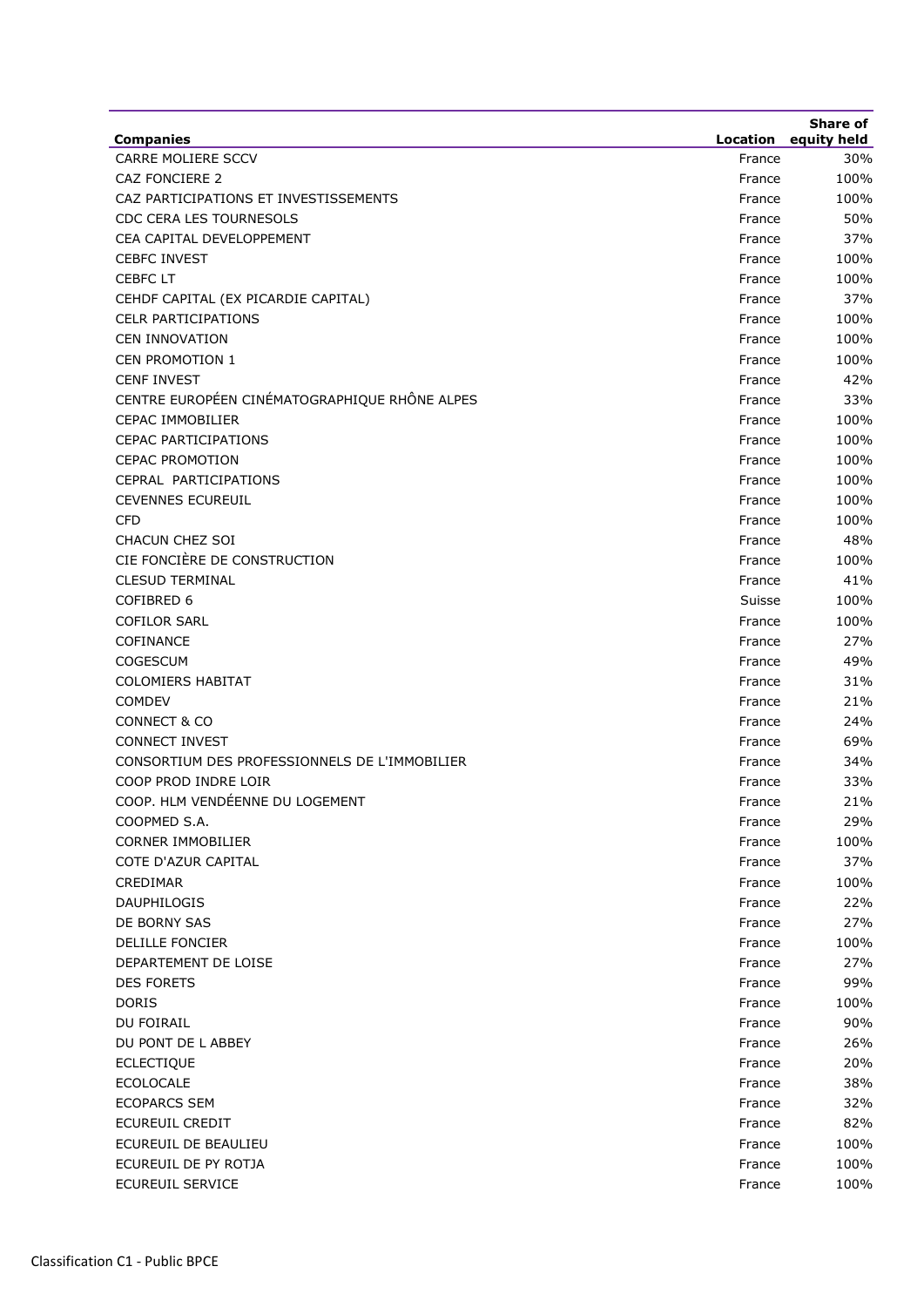| <b>Companies</b>                      |                             | Share of<br>Location equity held |
|---------------------------------------|-----------------------------|----------------------------------|
| EFFICIENT SCALE GMBH                  | Allemagne                   | 100%                             |
| <b>EID</b>                            | France                      | 100%                             |
| <b>ELECTRE</b>                        | France                      | 100%                             |
| <b>EMMO AQUITAINE</b>                 | France                      | 100%                             |
| E-MULTICANAL (EX ECUREUIL MULTICANAL) | France                      | 100%                             |
| <b>ENEKPE</b>                         | France                      | 100%                             |
| <b>ENFI</b>                           | France                      | 100%                             |
| <b>ENRCIT</b>                         | France                      | 36%                              |
| <b>ERSTEIN HABITAT</b>                | France                      | 24%                              |
| EURL IMMOBILIERE DE L'HERS            | France                      | 100%                             |
| <b>EURL LABOURDONNAIS</b>             | France                      | 100%                             |
| <b>EURL SIP</b>                       | France                      | 100%                             |
| EURL TOILE LAURISTON                  | France                      | 100%                             |
| <b>EUROISSY PARC</b>                  | France                      | 67%                              |
| <b>EXPANSO HOLDING</b>                | France                      | 92%                              |
| <b>FDI SACICAP</b>                    | France                      | 42%                              |
| FIDOR EAST EUROPE GMBH, WIEN          | Autriche                    | 100%                             |
| <b>FIDOR FACTORY GMBH</b>             | Allemagne                   | 100%                             |
| FIFV GRANDS CRUS CLASSÉS              | France                      | 36%                              |
| FINANCIERE IMMOBILIERE DERUELLE       | France                      | 100%                             |
| <b>FINANCIERE VECTEUR</b>             | France                      | 100%                             |
| FLOGUI NATURAL HOME                   | France                      | 30%                              |
| <b>FLORE</b>                          | France                      | 100%                             |
| <b>FONCEA</b>                         | France                      | 100%                             |
| FONCIER FOREIGN 2008                  | France                      | 100%                             |
| <b>FONCIER PRO</b>                    | France                      | 65%                              |
| FONCIER PROJECT SOLUTIONS             | Arabie Saoudite             | 100%                             |
| <b>FONCIER TTITRISATION</b>           | France                      | 100%                             |
| FONCIERE BFC COMMERCES                | France                      | 85%                              |
| <b>FONCIERE BPL</b>                   | France                      | 25%                              |
| FONCIERE CEPTENTRION (EX INFE)        | France                      | 100%                             |
| <b>FONCIERE HOTELIERE</b>             | France                      | 25%                              |
| FONCIERE VAL DE FRANCE                | France                      | 100%                             |
| <b>FONCIERE VALMI</b>                 | France                      | 50%                              |
| <b>FONCIERE VALMI 2</b>               | France                      | 27%                              |
| <b>FRANCE BARTER</b>                  | France                      | 100%                             |
| FZCO DUBAI                            | Union des Emirats<br>Arabes | 100%                             |
| <b>GALIA CAPITAL</b>                  | France                      | 100%                             |
| <b>GALIA VENTURE</b>                  | France                      | 50%                              |
| <b>GALVEA TEAM</b>                    | France                      | 33%                              |
| GARIBALDI INGENIERIE EURL             | France                      | 100%                             |
| <b>GARIBALDI PIERRE</b>               | France                      | 100%                             |
| <b>GCE ASAP</b>                       | France                      | 100%                             |
| <b>GCE MOBILIZ</b>                    | France                      | 40%                              |
| <b>GD OUEST PARTICIPATIONS I</b>      | France                      | 100%                             |
| <b>GENDARMERIE DE BEAUZELLE</b>       | France                      | 90%                              |
| GESSINORD                             | France                      | 100%                             |
| <b>GESTION ADM IMMO ORG EDUC</b>      | France                      | 25%                              |
| <b>GIDE PARTICIPATIONS</b>            | France                      | 83%                              |
| GIE CRC ECUREUIL APCEN                | France                      | 100%                             |
| GIE GDS 24                            | France                      | 50%                              |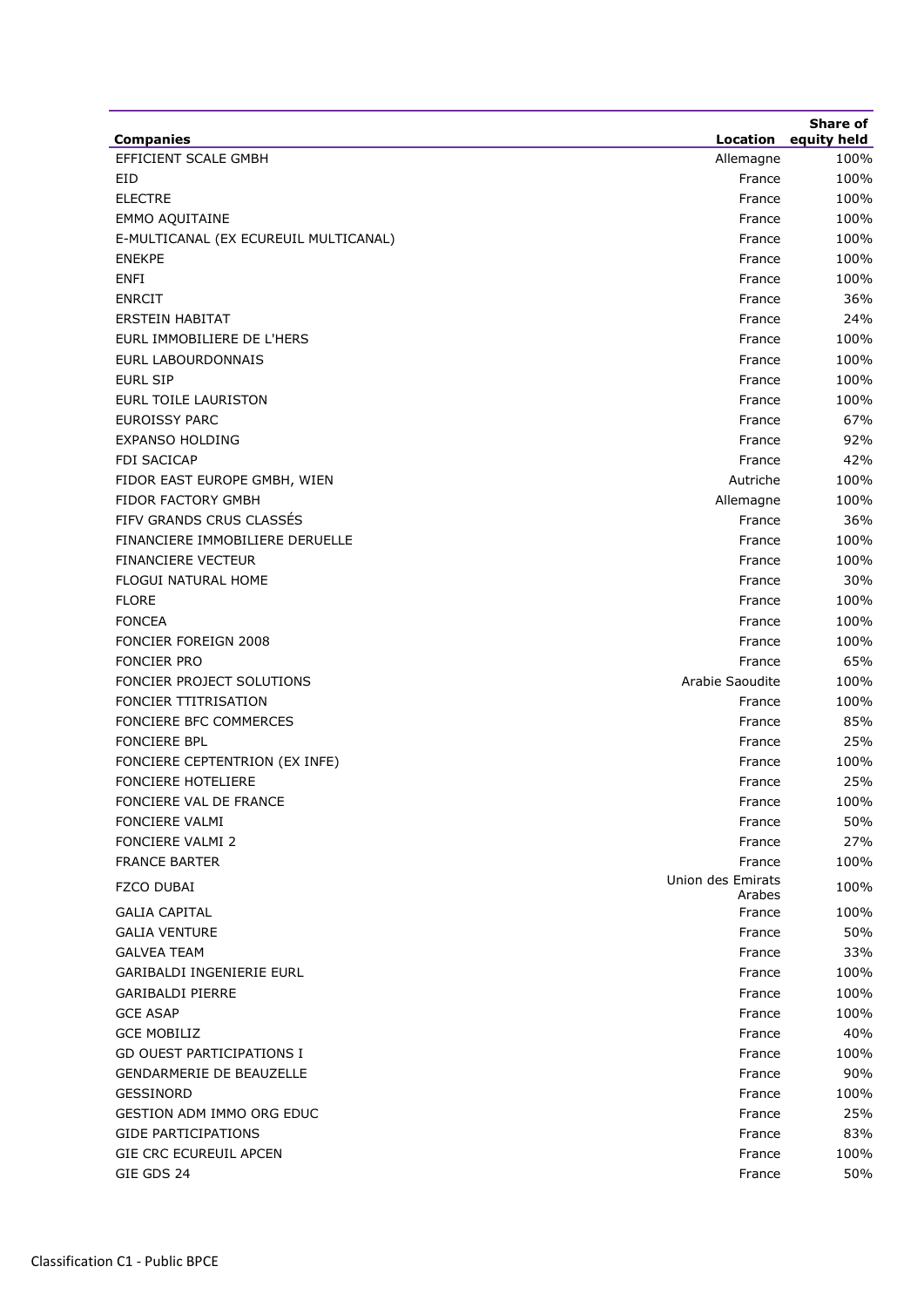| <b>Companies</b>                                             |                    | <b>Share of</b><br>Location equity held |
|--------------------------------------------------------------|--------------------|-----------------------------------------|
| GIE GDS GESTION DELEGUE SOCIAL                               | France             | 100%                                    |
| <b>GIP INSER ACTION 62</b>                                   | France             | 23%                                     |
| GIRARSOL 6                                                   | France             | 100%                                    |
| GIRARSOL 7                                                   | France             | 100%                                    |
| <b>GLD GROUPE</b>                                            | France             | 21%                                     |
| <b>GRAND OUEST GESTION D'ACT</b>                             | France             | 95%                                     |
| <b>GROUPE ALTEREOS</b>                                       | France             | 24%                                     |
| <b>GWADAKAZ 3 SCI</b>                                        | Guadeloupe         | 100%                                    |
| H&T CONSEIL (EX TEC HABITAT)                                 | France             | 20%                                     |
| <b>H2F GROUPE</b>                                            | France             | 27%                                     |
| <b>HARISSON</b>                                              | France             | 100%                                    |
| <b>HAZEBROUCK LIBERTE</b>                                    | France             | 100%                                    |
| HDF PROMOTION (EX PICARDIE FONCIERE)                         | France             | 100%                                    |
| HIGHLIGHT 92                                                 | France             | 100%                                    |
| HLM BESSEGES ST AMBROIX                                      | France             | 46%                                     |
| <b>HLM DU COTENTIN</b>                                       | France             | 63%                                     |
| HLM LES CITES CHERBOURGEOISES                                | France             | 29%                                     |
| HOTELS ET RESIDENCES DEVELOPPEMENT                           | France             | 50%                                     |
| <b>HRD</b>                                                   | France             | 25%                                     |
| <b>I2F NC NOUMEA</b>                                         | Nouvelle Calédonie | 34%                                     |
| IDES - INVESTISSEMENTS SA                                    | France             | 20%                                     |
| IKOR SIPARI                                                  | France             | 80%                                     |
| <b>IMMEPAR</b>                                               | France             | 100%                                    |
| <b>IMMO FAIDHERBE</b>                                        | France             | 100%                                    |
| IMMO FERNAND LEGER                                           | France             | 100%                                    |
| IMMOBILIERE CHARLEMAGNE SARL                                 | France             | 100%                                    |
| IMMOBILIERE THOYNARD ILE-DE-FRANCE                           | France             | 100%                                    |
| <b>INEOS</b>                                                 | France             | 40%                                     |
| INKOSAZANA                                                   | France             | 100%                                    |
| INPULSE INVESTMENT MANAGER                                   | France             | 65%                                     |
| <b>INTER IMMOBILIER</b>                                      | France             | 49%                                     |
| <b>INTERPROMO</b>                                            | France             | 100%                                    |
| IRPAC DEVELOPPEMENT (EX-SA IRPAC)                            | France             | 31%                                     |
| <b>ISSORIA</b>                                               | France             | 100%                                    |
| IXION                                                        | France             | 100%                                    |
| JARDINS D'ARCADIE GRASSE (PROMOTEUR : PICOT)                 | France             | 55%                                     |
| <b>JUCA SAS</b>                                              | France             | 100%                                    |
| KAMI                                                         | France             | 100%                                    |
| KANA                                                         | France             | 100%                                    |
| KANJI1                                                       | France             | 100%                                    |
| KATELIJNEINVEST                                              | Belgique           | 100%                                    |
| <b>KENDO</b>                                                 | France             | 100%                                    |
| LA CAENNAISE - SOCIÉTÉ CAENNAISE DE DÉVELOPPEMENT IMMOBILIER | France             | 25%                                     |
| LA CAPELETTE BONNEFOY                                        | France             | 20%                                     |
| LA CITE JARDINS                                              | France             | 49%                                     |
| LA MAISON POUR TOUS                                          | France             | 42%                                     |
| <b>LAC VALLEY</b>                                            | France             | 50%                                     |
| LAVOISIER ECUREUIL                                           | France             | 32%                                     |
| <b>LE 112</b>                                                | France             | 28%                                     |
| LE B612 PARTICIPATIONS                                       | France             | 93%                                     |
| LE FOYER NORMAND                                             | France             | 21%                                     |
| LE VILLAGE                                                   | France             | 20%                                     |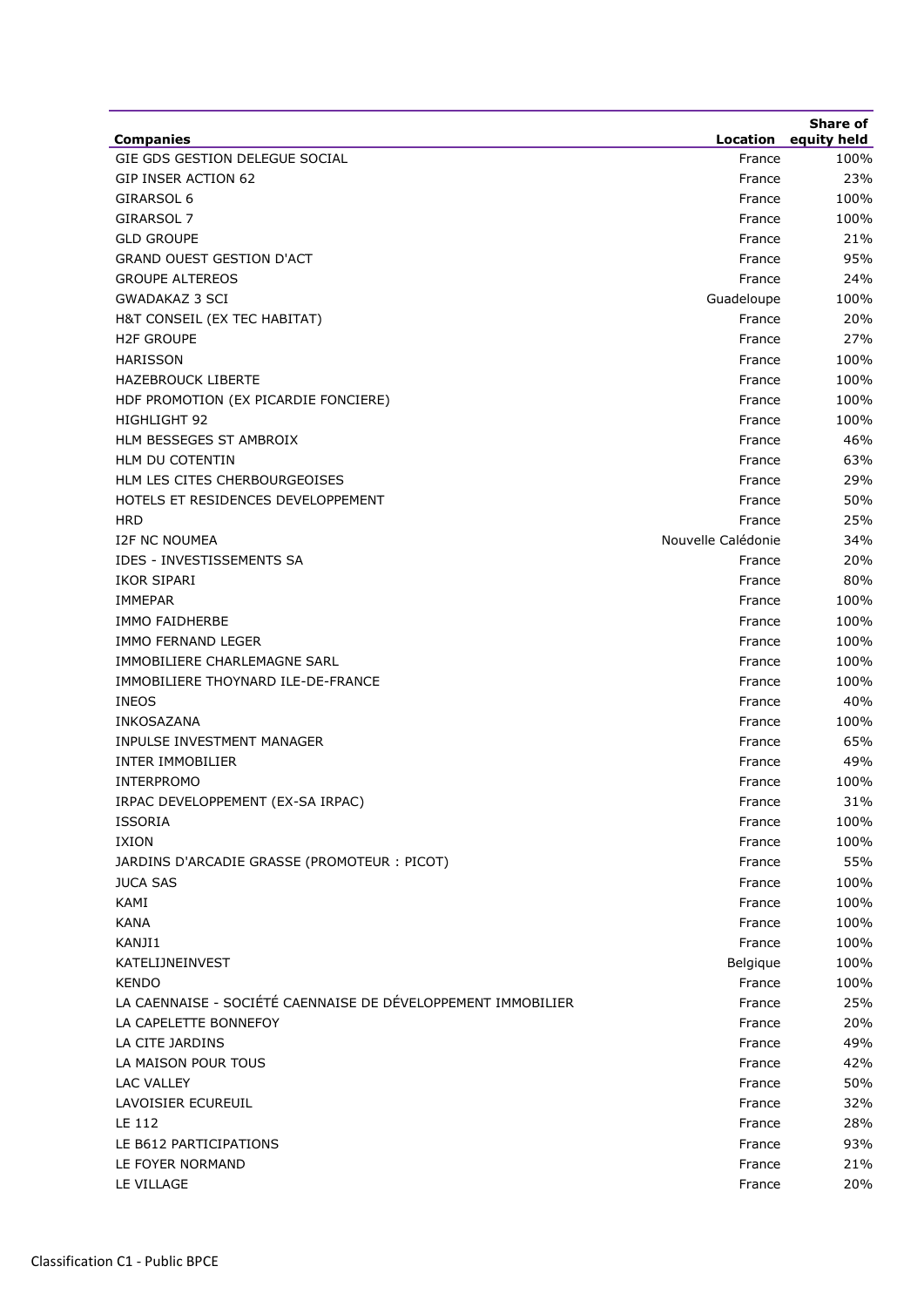| <b>Companies</b>                | Location   | Share of<br>equity held |
|---------------------------------|------------|-------------------------|
| LES GROTTES 2013                | Outre-Mer  | 100%                    |
| LES JONCS 19                    | France     | 25%                     |
| LES PORTES DU LAGON - SCCV      | France     | 20%                     |
| <b>LINOS</b>                    | France     | 100%                    |
| <b>LOCA CEAN</b>                | France     | 100%                    |
| LOCAGARE CHARLES DE GAULLE SNC  | France     | 99%                     |
| LOGEAL                          | France     | 77%                     |
| LOIRE CENTRE CAPITAL            | France     | 75%                     |
| LOIRE CENTRE IMMO               | France     | 100%                    |
| <b>LORGECI SARL</b>             | France     | 100%                    |
| LS 27 KRIBISH SCI               | Guadeloupe | 100%                    |
| L'YPERION                       | France     | 30%                     |
| MARCEL PAUL ECUREUIL            | France     | 32%                     |
| <b>MEDEE</b>                    | France     | 100%                    |
| MEDITERRANEE IMMOBILIER         | France     | 100%                    |
| <b>MENES</b>                    | France     | 100%                    |
| MF MIKADO 78                    | France     | 100%                    |
| MIDI 2I                         | France     | 99%                     |
| MIDI FONCIERE 4                 | France     | 25%                     |
| MIDIMMO                         | France     | 100%                    |
| MIRABEAU                        | France     | 20%                     |
| MONTJOIE ST DENIS               | France     | 100%                    |
| <b>NARA</b>                     | France     | 100%                    |
| ND OUEST RECOUVREMT             | France     | 33%                     |
| <b>NEFER</b>                    | France     | 34%                     |
| <b>NEWTON GESTION</b>           | France     | 20%                     |
| <b>NEWTON IMMOBILIER</b>        | France     | 50%                     |
| NICE AVENUE DE FABRON           | France     | 20%                     |
| NMC IMMOBILIER 2015             | Outre-Mer  | 100%                    |
| NORD OUEST RECOUVREMENT         | France     | 67%                     |
| NORMANDIE FONCIERE              | France     | 100%                    |
| <b>NOTOS</b>                    | France     | 100%                    |
| <b>OLOKUN</b>                   | France     | 100%                    |
| ONE HEART CHANNEL COMMUNICATION | France     | 100%                    |
| <b>ORESTE</b>                   | France     | 100%                    |
| ORION                           | France     | 100%                    |
| <b>OTOS</b>                     | France     | 100%                    |
| <b>OUEST CROISSANCE GESTION</b> | France     | 63%                     |
| OUEST INGENIERIE FINANCIE       | France     | 100%                    |
| PACT DINDRE ET LOIRE            | France     | 27%                     |
| <b>PALES</b>                    | France     | 100%                    |
| PANDA FINTECH INC., DOVER (USA) | Etats-Unis | 100%                    |
| PARKING CHARLES DE GAULLE SNC   | France     | 49%                     |
| PARKING DE LA POTERNE           | France     | 26%                     |
| PASSAGE DE L'ARSENAL            | France     | 100%                    |
| PATRIMONIALE BASTIA             | France     | 20%                     |
| <b>PELIAS</b>                   | France     | 100%                    |
| PESARO 1                        | France     | 100%                    |
| PESARO <sub>2</sub>             | France     | 100%                    |
| PEUPLIERS LESQUIN               | France     | 100%                    |
| PFACTORY SAS                    | France     | 51%                     |
| PICARDIE INVEST                 | France     | 29%                     |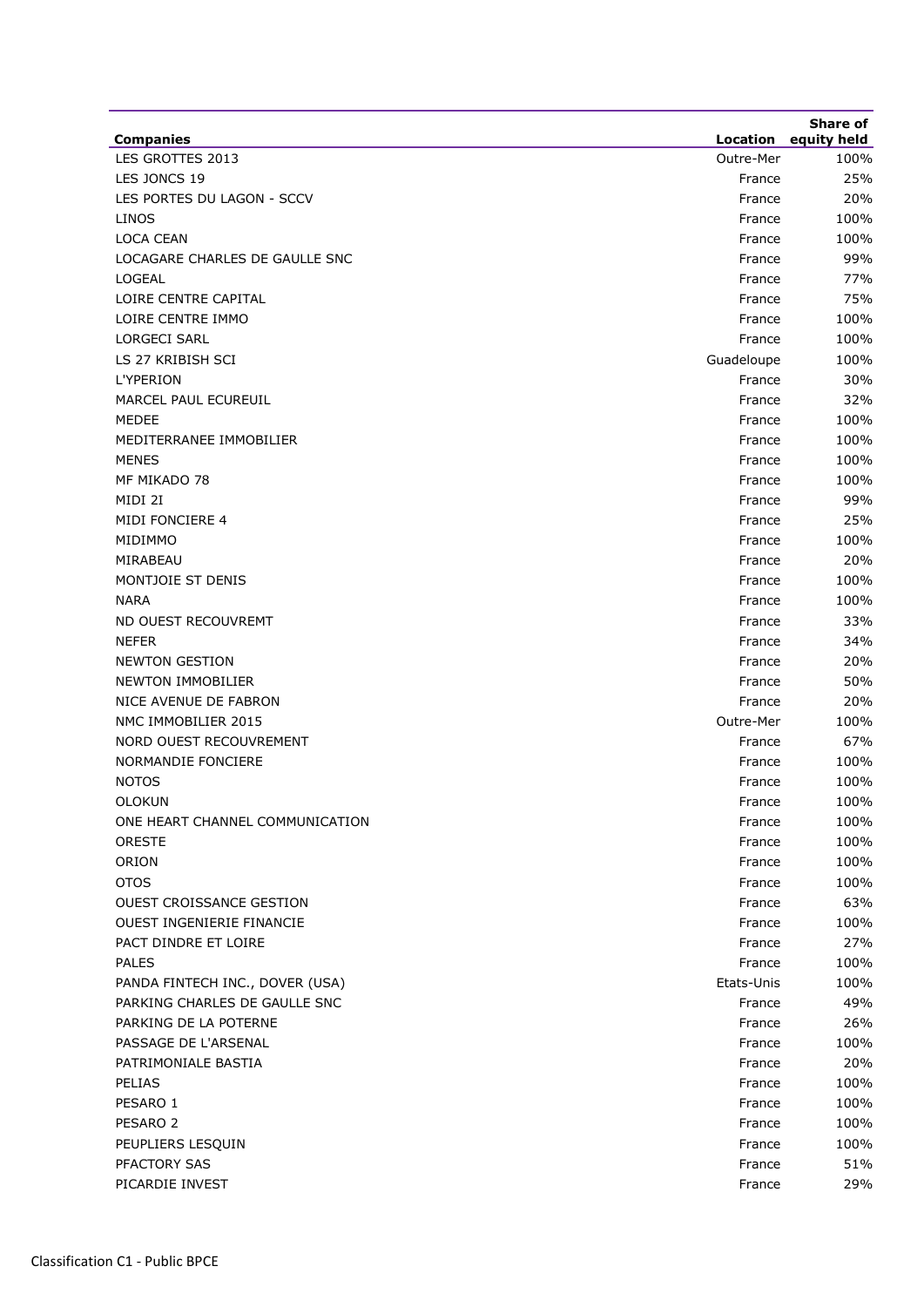|                                                                                  |                    | <b>Share of</b> |
|----------------------------------------------------------------------------------|--------------------|-----------------|
| <b>Companies</b><br>PICARDIE INVEST GEST                                         | Location<br>France | equity held     |
| PICARDIE MARIT HABIT                                                             |                    | 22%<br>46%      |
| PICARDIE MEZZANINE                                                               | France<br>France   |                 |
| PLUZIX SAS                                                                       | France             | 100%<br>85%     |
| PRIAM                                                                            |                    | 100%            |
| PROCIVIS LIMOUSIN 732726                                                         | France<br>France   | 23%             |
| PROCIVIS TOULOUSE PYRENEES                                                       |                    | 20%             |
| <b>PROENCIA</b>                                                                  | France<br>France   | 23%             |
| <b>PROMOLOGIS</b>                                                                | France             | 45%             |
| PROXIPACA                                                                        | France             | 40%             |
| <b>PYRENEES</b>                                                                  | France             | 99%             |
| RAS CONCEPT (SOGICS)                                                             | France             | 22%             |
| <b>REGAMAR SA</b>                                                                | France             | 100%            |
| <b>REMUS</b>                                                                     | France             | 100%            |
| <b>RESIDENCES ECUREUIL</b>                                                       | France             | 100%            |
| <b>REWORK PLACE SAS</b>                                                          | France             | 100%            |
| RHONE-ALPES PME GESTION                                                          | France             | 41%             |
| SA D'H.L.M. LOGI-EST                                                             | France             | 64%             |
| SA HLM DU BEAUVAISIS                                                             | France             | 29%             |
| SA HLM MANCELLE D'HABITATION                                                     | France             | 58%             |
| SA PAYS DE LOIRE DÉVELOPPEMENT (SCR)                                             | France             | 33%             |
| SA RÉGIONALE HLM DE LYON                                                         | France             | 80%             |
| SACICAP DU MORBIHAN (PROCIVIS DU MORBIHAN)                                       | France             | 24%             |
| SACICAP DU CALVADOS / PROCIVIS CALVADOS                                          | France             | 23%             |
| SACICAP SUD CHAMPAGNE                                                            | France             | 38%             |
| SAEM SOCIETE TERVILLOISE AMENAGEMENT FONCIER                                     | France             | 30%             |
| <b>SAGEST</b>                                                                    | France             | 49%             |
| SAGIM (SOCIÉTÉ D'AMÉNAGEMENT ET DE GESTION IMMOBILIÈRE - EX SA HLM<br>DE L'ORNE) | France             | 22%             |
| SAINT EXUPERY MONTAUDRAN                                                         | France             | 50%             |
| SAINT NAZAIRE OCEANIS                                                            | France             | 100%            |
| SALABRU BOURRAN                                                                  | France             | 90%             |
| <b>SAMENAR</b>                                                                   | France             | 23%             |
| SARL JEUNESSE IMMOBILIER                                                         | France             | 100%            |
| SARL MONETIQUE BANQUE SERVICE                                                    | France             | 100%            |
| SAS FONCIÈRE BRETAGNE PAYS DE LOIRE (04/02/14)                                   | France             | 75%             |
| <b>SAS ALLAR C</b>                                                               | France             | 51%             |
| <b>SAS BOLIVAR</b>                                                               | France             | 80%             |
| SAS CARDINAL AMENAGEMENT                                                         | France             | 25%             |
| <b>SAS CEBPL LOCATRANS</b>                                                       | France             | 100%            |
| SAS CORSEA SAN AMBROGGIO                                                         | France             | 34%             |
| SAS ECUREUIL LES VOUTES                                                          | France             | 100%            |
| <b>SAS EDIFIS</b>                                                                | France             | 24%             |
| SAS FABERT                                                                       | France             | 21%             |
| <b>SAS FINANCE</b>                                                               | France             | 100%            |
| SAS FONCIERE CARDINAL                                                            | France             | 25%             |
| SAS FONCIERE HOTELIERE DES ALPES                                                 | France             | 25%             |
| SAS FONCIÈRE VALMI (06/05/16)                                                    | France             | 20%             |
| SAS HÉLIA CONSEIL<br>(10/12/15)                                                  | France             | 100%            |
| SAS ILE DIE                                                                      | France             | 95%             |
| SAS IMMOBILIERE RIMBAUD (CELCA IMMOBILIER)                                       | France             | 100%            |
| SAS LIMOUSIN DEVELOPPEMENT                                                       | France             | 49%             |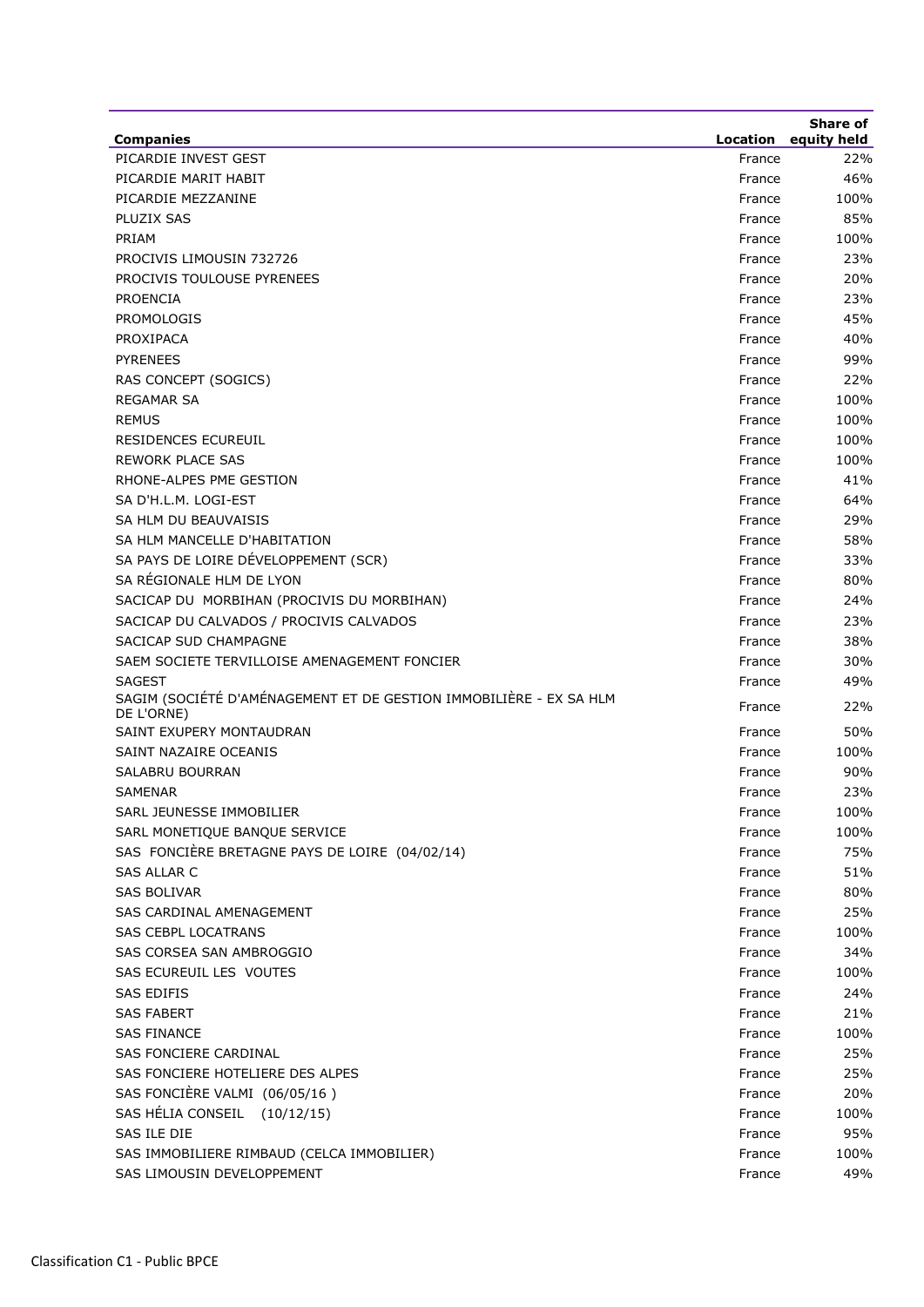|                                                 |          | <b>Share of</b> |
|-------------------------------------------------|----------|-----------------|
| <b>Companies</b>                                | Location | equity held     |
| <b>SAS MEDIFON</b>                              | France   | 49%             |
| SAS PATRIMONIALE DE LA MARNE                    | France   | 21%             |
| SAS PATRIMONIALE DES ARDENNES                   | France   | 25%             |
| SAS PATRIMONIALE SEBL (SAS LORRAINE IMMO)       | France   | 25%             |
| <b>SAS SAINT HUBERT</b>                         | France   | 100%            |
| <b>SAS SILLON TERTIAIRE</b>                     | France   | 35%             |
| SAS SODERO GESTION (RECLASST+ABSORBTION SODERO) | France   | 100%            |
| <b>SAS TERRES AUSTRALES</b>                     | France   | 51%             |
| SAS THE CAMP.I.                                 | France   | 33%             |
| SAXIM 72                                        | France   | 49%             |
| <b>SCCV 12 RUE BLATIN</b>                       | France   | 50%             |
| <b>SCCV EOLE 1</b>                              | France   | 45%             |
| <b>SCCVI INTERCON</b>                           | France   | 30%             |
| <b>SCI 12 CANEBIERE</b>                         | France   | 100%            |
| SCI ANF IMMOBILIER HÔTELS                       | France   | 23%             |
| <b>SCI BASE</b>                                 | France   | 100%            |
| <b>SCI BLACK LYON</b>                           | France   | 25%             |
| <b>SCI BR1</b>                                  | France   | 100%            |
| <b>SCI BRICTER</b>                              | France   | 40%             |
| SCI CDC ECUREUIL OUILLOULES                     | France   | 33%             |
| <b>SCI CEFCL</b>                                | France   | 55%             |
| <b>SCI CENTRE AFFAIRES OUEST</b>                | France   | 80%             |
| <b>SCI CHATEAU REMPARTS</b>                     | France   | 100%            |
| <b>SCI CIMAISE J</b>                            | France   | 100%            |
| <b>SCI D ATHENES</b>                            | France   | 100%            |
| SCI DE LA CAISSE D'EPARGNE SEDAN VOUZIERS       | France   | 100%            |
| SCI DE LA CROIX BLANCHE                         | France   | 50%             |
| <b>SCI DU VERGNE</b>                            | France   | 100%            |
| <b>SCI DURANDY</b>                              | France   | 25%             |
| SCI ECUREUIL AQUITAINE                          | France   | 100%            |
| <b>SCI EINSTEIN</b>                             | France   | 60%             |
| <b>SCI ESGAR</b>                                | France   | 100%            |
| <b>SCI FLORETTE</b>                             | France   | 30%             |
| <b>SCI FRANCOIS DE CUREL</b>                    | France   | 100%            |
| SCI GC2I                                        | France   | 27%             |
| <b>SCI GCII</b>                                 | France   | 35%             |
| <b>SCI GESPAR</b>                               | France   | 50%             |
| <b>SCI GOELETTE</b>                             | France   | 30%             |
| SCI HÔTEL DE POLICE                             | France   | 50%             |
| <b>SCI IMBP</b>                                 | France   | 100%            |
| SCI IMMOBILIERE ADOUR                           | France   | 99%             |
| <b>SCI JAURES CONSTANT</b>                      | France   | 100%            |
| <b>SCI LC AZUR</b>                              | France   | 99%             |
| <b>SCI LE CANOPEE</b>                           | France   | 50%             |
| SCI LES MAISONS D AMONT                         | France   | 100%            |
| <b>SCI LES SAULES</b>                           | France   | 100%            |
| SCI LOTISSEMENT DES FLEUR                       | France   | 30%             |
| SCI MANOSQUE IMMOBILIER                         | France   | 40%             |
| <b>SCI MAZARIN</b>                              | France   | 100%            |
| <b>SCI MONTORGUEIL</b>                          | France   | 100%            |
| <b>SCI PALAIS AZUR</b>                          | France   | 30%             |
| SCI PRESQU'ILE DU PORT                          | France   | 30%             |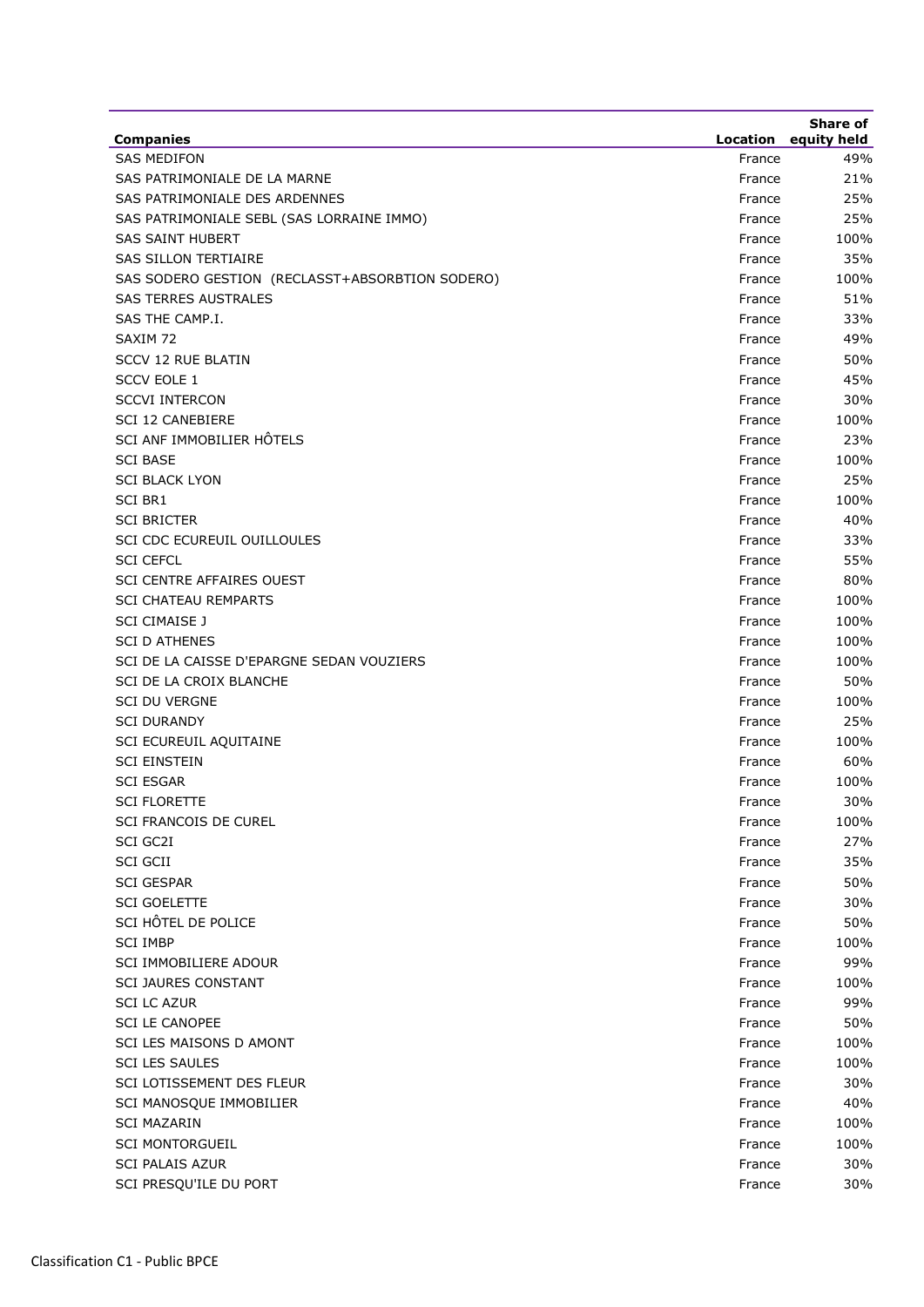| <b>Companies</b>                                                         |        | <b>Share of</b><br><b>Location</b> equity held |
|--------------------------------------------------------------------------|--------|------------------------------------------------|
| SCI ROUTE DE DARNETAL                                                    | France | 100%                                           |
| SCI RUE DE LA VALLEE                                                     | France | 51%                                            |
| SCI RUE DE L'HOTEL DE VILLE (CHV CHALONS)                                | France | 25%                                            |
| <b>SCI RUE HEGEL</b>                                                     | France | 100%                                           |
| <b>SCI SHAKE HDF</b>                                                     | France | 99%                                            |
| <b>SCI ST JACQUES</b>                                                    | France | 100%                                           |
| <b>SCI TEMIS CENTER</b>                                                  | France | 90%                                            |
| <b>SCI TERTIEL</b>                                                       | France | 25%                                            |
| <b>SCI TILLEROYES</b>                                                    | France | 90%                                            |
| <b>SCI TOUR LM</b>                                                       | France | 33%                                            |
| SCI TREVINS IMMOBILIER                                                   | France | 29%                                            |
| SCI VILLA JOSEPH FAURE                                                   | France | 30%                                            |
| <b>SCI VIRGINIA</b>                                                      | France | 35%                                            |
| <b>SCIENTIPOLE CAPITAL</b>                                               | France | 38%                                            |
| SCMC (SCTE DE CAUTION MUTUELLE CORSE POUR LE COMMERCE ET<br>L'INDUSTRIE) | France | 30%                                            |
| <b>SCR PROVENCALE ET CORSE</b>                                           | France | 100%                                           |
| <b>SDH CONSTRUCTEUR</b>                                                  | France | 64%                                            |
| SEM GESTION MAISON ACCUEIL ST ODILON                                     | France | 31%                                            |
| <b>SEMEPA</b>                                                            | France | 31%                                            |
| SEMINOR - SAEM IMMOBILIERE DE NORMANDIE                                  | France | 25%                                            |
| <b>SENTO</b>                                                             | France | 100%                                           |
| SEPAMAIL.EU                                                              | France | 20%                                            |
| <b>S'FAIR SAS</b>                                                        | France | 25%                                            |
| <b>SHAKE INVEST</b>                                                      | France | 100%                                           |
| <b>SIFS</b>                                                              | France | 100%                                           |
| SIGH (EX SA DU HAINAUT)                                                  | France | 51%                                            |
| <b>SIGMA</b>                                                             | France | 30%                                            |
| <b>SILENE</b>                                                            | France | 100%                                           |
| SILET <sub>1</sub>                                                       | France | 39%                                            |
| SILET <sub>2</sub>                                                       | France | 30%                                            |
| <b>SILR 12</b>                                                           | France | 100%                                           |
| <b>SILR 13</b>                                                           | France | 100%                                           |
| <b>SILR 14</b>                                                           | France | 100%                                           |
| <b>SILR 16</b>                                                           | France | 100%                                           |
| <b>SILR 17</b>                                                           | France | 100%                                           |
| <b>SILR 18</b>                                                           | France | 100%                                           |
| <b>SILR 19</b>                                                           | France | 100%                                           |
| SILR 2                                                                   | France | 100%                                           |
| <b>SILR 20</b>                                                           | France | 100%                                           |
| SILR <sub>3</sub>                                                        | France | 100%                                           |
| SILR 4                                                                   | France | 100%                                           |
| SILR <sub>5</sub>                                                        | France | 100%                                           |
| SILR <sub>6</sub>                                                        | France | 100%                                           |
|                                                                          |        |                                                |
| SILR <sub>7</sub>                                                        | France | 100%                                           |
| SILR <sub>8</sub>                                                        | France | 33%                                            |
| SILR 9                                                                   | France | 100%                                           |
| SIPARI VELIZY                                                            | France | 99%                                            |
| <b>SIRKA SNC</b>                                                         | France | 99%                                            |
| <b>SLP</b>                                                               | France | 100%                                           |
| SOCFIM TRANSACTIONS                                                      | France | 99%                                            |
| SOCIETE CIVILE IMMOBILIERE DE LA VISION                                  | France | 25%                                            |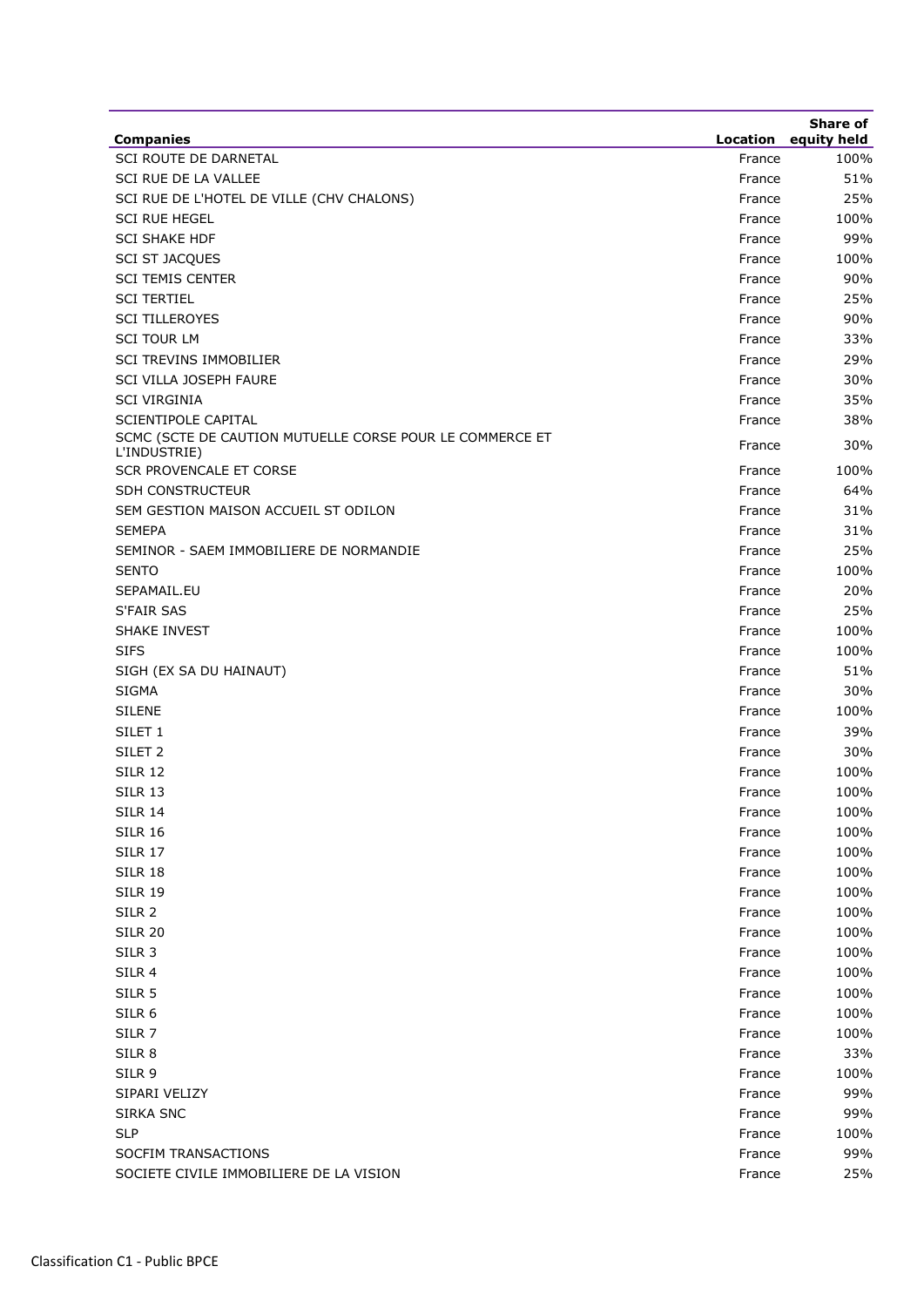| <b>Companies</b>                                      | Location | Share of<br>equity held |
|-------------------------------------------------------|----------|-------------------------|
| SODINEUF HABITAT NORMAND                              | France   | 49%                     |
| SOFIMAC PARTNERS SA                                   | France   | 25%                     |
| SOFINIMMO                                             | France   | 50%                     |
| SOFIPAR LOGEMENT                                      | France   | 85%                     |
| SOISSONNAISE HABITAT                                  | France   | 22%                     |
| SOLEXIA ARTS DE LA TABLE                              | France   | 30%                     |
| <b>SOREPAR</b>                                        | France   | 100%                    |
| SORIDEC                                               | France   | 43%                     |
| SORIDEC <sub>2</sub>                                  | France   | 48%                     |
| <b>SOTEL</b>                                          | France   | 21%                     |
| STAM INVEST II                                        | France   | 90%                     |
| STE AUXILIAIRE IMMOBILIER                             | France   | 100%                    |
| STÉ EUROPÉENNE POUR LA FINANCE ETHIQUE ET ALTERNATIVE | France   | 49%                     |
| STE IMMOBILIERE D'INVESTISSEMENT                      | France   | 100%                    |
| STUART COMMERCIAL                                     | France   | 34%                     |
| TECHNOLOGY SHARED SERVICES PACIFIQUE                  | France   | 52%                     |
| <b>TENES</b>                                          | France   | 100%                    |
| TERMINAL CEREALIER PORT REUNION                       | France   | 31%                     |
| <b>TERRALIA</b>                                       | France   | 61%                     |
| <b>TERTIUM MANAGEMENT</b>                             | France   | 31%                     |
| <b>TERTIUM SAS</b>                                    | France   | 62%                     |
| <b>THIERS</b>                                         | France   | 23%                     |
| TOFINSO INVESTISSEMENT                                | France   | 100%                    |
| TOURAINE LOGEMENT                                     | France   | 52%                     |
| TRESOR REPUBLIQUE                                     | France   | 100%                    |
| <b>UHLANGA</b>                                        | France   | 100%                    |
| VAL DE FRANCE TRANSACTION                             | France   | 100%                    |
| <b>VALMI TRANSITION</b>                               | France   | 50%                     |
| <b>VBI BETEILIGUNGS GMBH</b>                          | Autriche | 25%                     |
| VDF IMMO (COMEUROP)                                   | France   | 100%                    |
| <b>VECTEUR EURL</b>                                   | France   | 100%                    |
| <b>VESTA</b>                                          | France   | 100%                    |
| VIGNES DE MA MERE                                     | France   | 20%                     |
| YEMOJA                                                | France   | 100%                    |
| <b>ZENITH CAEN</b>                                    | France   | 28%                     |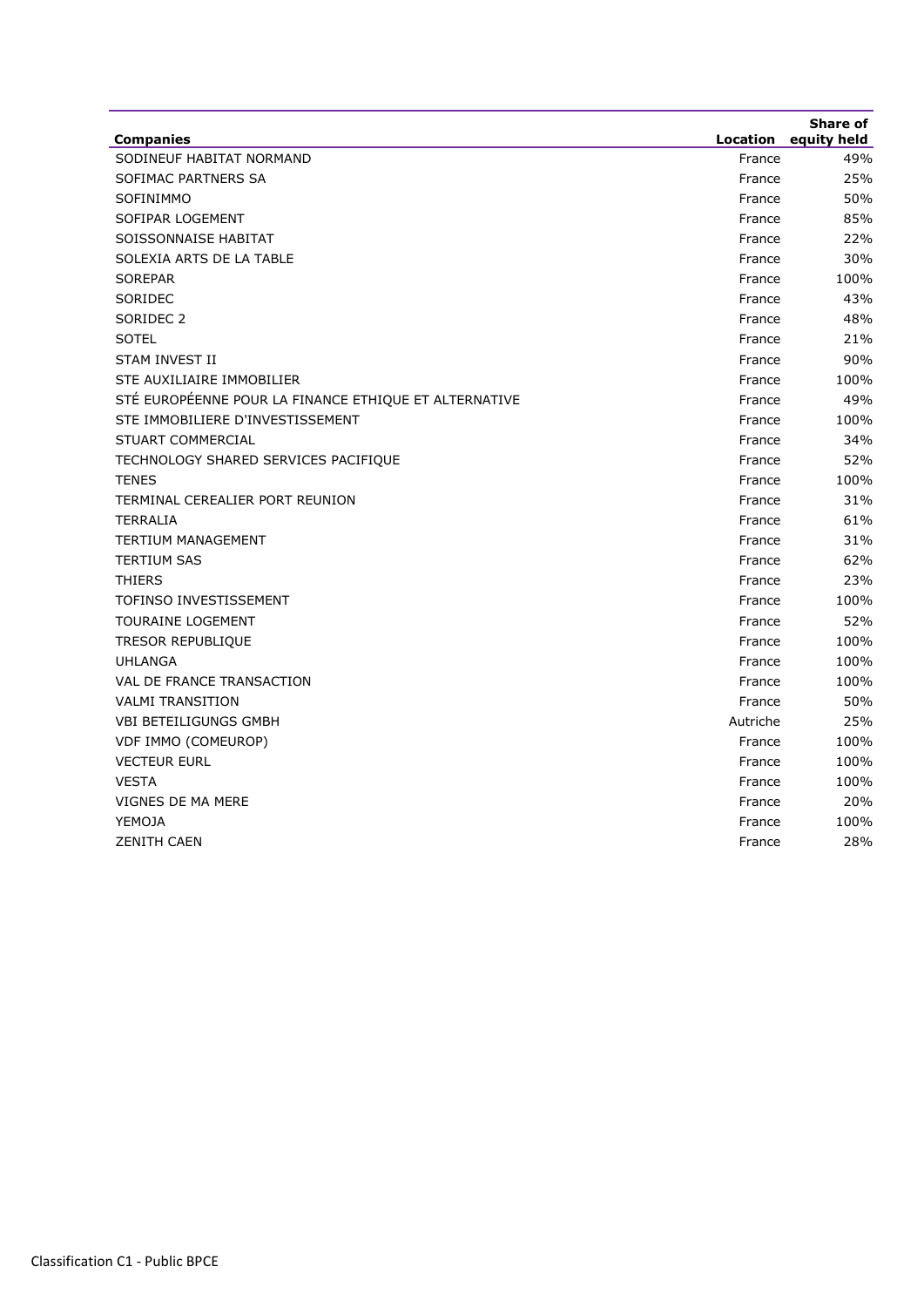## **II. Non-consolidated companies of BPCE SA group at December 31, 2018**

Information on companies excluded from BPCE SA group's scope of consolidation at December 31, 2018 because of their insignificant nature:

| <b>Companies</b>                              | Location                 | Share of<br>equity held |
|-----------------------------------------------|--------------------------|-------------------------|
| <b>ABUK</b>                                   | France                   | 100%                    |
| AGUESSEAU IMMOBILIER                          | France                   | 100%                    |
| <b>BARROIS LA REYNIE</b>                      | France                   | 100%                    |
| <b>BATEAU BANQUE POPULAIRE</b>                | France                   | 100%                    |
| <b>BERRY VENDOMOIS</b>                        | France                   | 100%                    |
| <b>BIG BOSS</b>                               | France                   | 56%                     |
| <b>BPCE SERVICES</b>                          | France                   | 100%                    |
| CAD (SCI DU)                                  | France                   | 34%                     |
| <b>CFD</b>                                    | France                   | 100%                    |
| CIE FONCIÈRE DE CONSTRUCTION                  | France                   | 100%                    |
| CONSORTIUM DES PROFESSIONNELS DE L'IMMOBILIER | France                   | 34%                     |
| <b>DORIS</b>                                  | France                   | 100%                    |
| <b>ECOLOCALE</b>                              | France                   | 38%                     |
| ECUREUIL CREDIT                               | France                   | 82%                     |
| EFFICIENT SCALE GMBH                          | Allemagne                | 100%                    |
| <b>ELECTRE</b>                                | France                   | 100%                    |
| <b>ENEKPE</b>                                 | France                   | 100%                    |
| <b>ENFI</b>                                   | France                   | 100%                    |
| <b>EURL TOILE LAURISTON</b>                   | France                   | 100%                    |
| FIDOR EAST EUROPE GMBH, WIEN                  | Autriche                 | 100%                    |
| <b>FIDOR FACTORY GMBH</b>                     | Allemagne                | 100%                    |
| <b>FLORE</b>                                  | France                   | 100%                    |
| <b>FONCIER FOREIGN 2008</b>                   | France                   | 100%                    |
| <b>FONCIER PRO</b>                            | France                   | 65%                     |
| FONCIER PROJECT SOLUTIONS                     | Arabie Saoudite          | 100%                    |
| <b>FONCIER TTITRISATION</b>                   | France                   | 100%                    |
| <b>FZCO DUBAI</b>                             | Union des Emirats Arabes | 100%                    |
| <b>GCE ASAP</b>                               | France                   | 100%                    |
| <b>GCE MOBILIZ</b>                            | France                   | 40%                     |
| GIE GDS 24                                    | France                   | 50%                     |
| GIE GDS GESTION DELEGUE SOCIAL                | France                   | 100%                    |
| H&T CONSEIL (EX TEC HABITAT)                  | France                   | 20%                     |
| IKOR SIPARI                                   | France                   | 80%                     |
| INKOSAZANA                                    | France                   | 100%                    |
| INTER IMMOBILIER                              | France                   | 49%                     |
| <b>ISSORIA</b>                                | France                   | 100%                    |
| IXION                                         | France                   | 100%                    |
| JARDINS D'ARCADIE GRASSE (PROMOTEUR : PICOT)  | France                   | 55%                     |
| KAMI                                          | France                   | 100%                    |
| <b>KANA</b>                                   | France                   | 100%                    |
| KANJI1                                        | France                   | 100%                    |
| <b>KENDO</b>                                  | France                   | 100%                    |